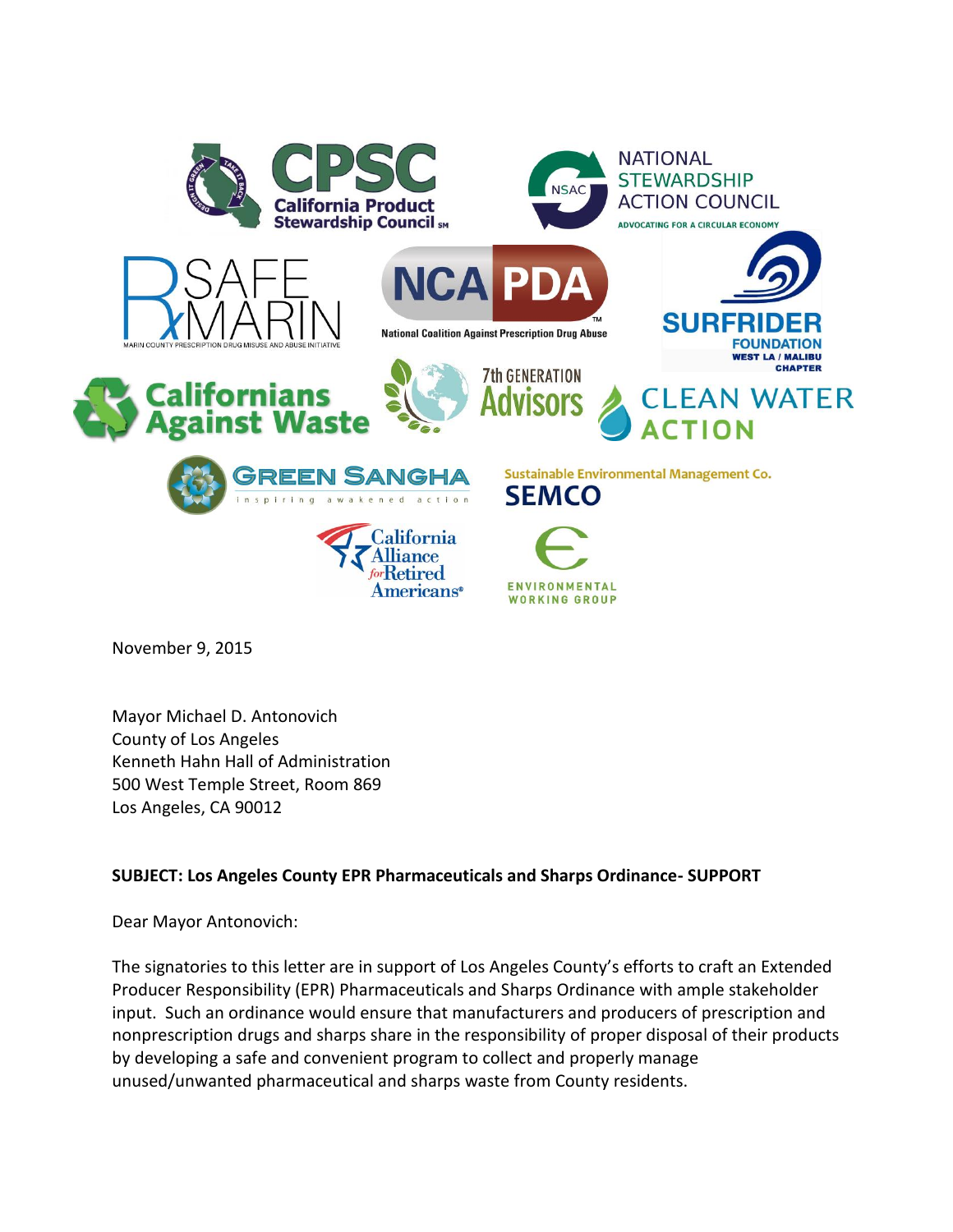EPR is a public policy option that recognizes the significant public health, environmental, occupational safety, and fiscal impacts resulting from some products at the end of their useful lives. It is successfully used around the world. Pharmaceuticals and sharps are exceptionally problematic to manage. Sharps in particular create a significant occupational safety hazard for solid waste and waste water workers.

The County of Los Angeles has a policy in support of EPR that dates back to November 5, 2008. As part of this original motion, the Board directed the County EPR Working Group to investigate options for reducing improper use and disposal of pharmaceuticals, as well as to actively support and pursue EPR legislation. The EPR Pharmaceuticals and Sharps Ordinance action by the Board of Supervisors is a continuation of the 2008 policy.

If adopted, Los Angeles County will finally have a customized collection system that is safe and convenient for consumers to dispose of household medications and sharps, just as they do in other countries, without putting an unfair burden on the county law enforcement officers to collect home generated medical waste. This supports an approach that promotes smaller government, lower tax and garbage rates, and a private-sector driven and funded program with proper local government oversight. The ordinance does not require manufacturers and producers to bear all of the responsibility for the impact of these products – it just requires a significant contribution to the efforts already funded by taxpayers and managed by local governments. It recognizes that industry has a role in managing the end-of-life consequences of their products when those products have substantial societal impacts at the end-of-life and that externalizing all the costs is just not fair, reasonable, nor result in a convenient system.

The signatories are in strong support of this important effort to craft legislation, with the industries and stakeholders. Attached is a list of elements that we recommend including in the ordinance to ensure that it is effective and easy to oversee and implement.

Sincerely,

Christine Flowers, Program Manager, California Product Stewardship Council

Heidi Sanborn, Executive Director, National Stewardship Action Council

Dr. Matt Willis, Public Health Officer, RxSafe Marin

April Rovero, Executive Director, National Coalition Against Prescription Drug Abuse

Graham Hamilton, Executive Committee Chairman Surfrider Foundation West LA / Malibu Chapter

Teresa Bui, Legislative and Policy Analyst, Californians Against Waste

Leslie Mintz Tamminen, Ocean Program Director, Seventh Generation Advisors